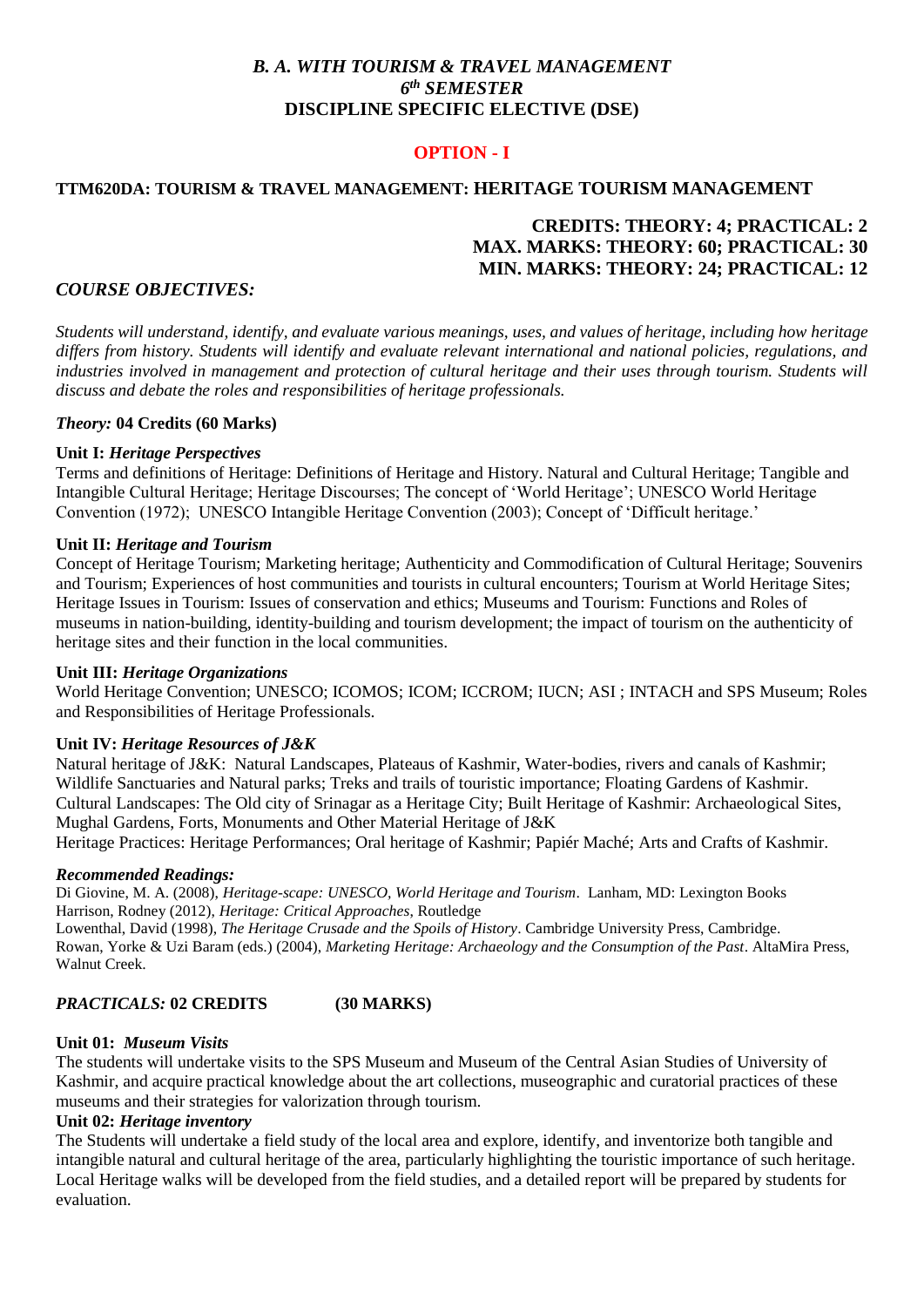# *B. A. WITH TOURISM & TRAVEL MANAGEMENT 6 th SEMESTER* **DISCIPLINE SPECIFIC ELECTIVE (DSE)**

# **OPTION - II**

#### **TTM620DB: TOURISM & TRAVEL MANAGEMENT: TOURISM RESOURCES OF INDIA**

# **CREDITS: THEORY: 4; PRACTICAL: 2 MAX. MARKS: THEORY: 60; PRACTICAL: 30 MIN. MARKS: THEORY: 24; PRACTICAL: 12**

### *COURSE OBJECTIVES:*

*The course gives information regarding natural, build and symbiotic tourism resources of the country and it will help students to know the background elements of tourism resources.* 

# **Theory: Credits: 4 Marks: 60**

### **Unit I**

Resources: Meaning and Concept; Tourism Resource: Meaning and Concept; Types of tourism Resources; India: A brief historical and physiographic Profile; Seasons and climatic regions.

## **Unit II**

The Northern Mountains: General introduction of the Himalayas, their importance for religious, cultural, natural, and adventure tourism (Shimla, Nainital, Darjeeling & Gangtok).

### **Unit III**

The Northern and Central Plains: General introduction of Northern Plains, deserts and central plains, their Importance for natural, cultural, religious & adventure tourism (Delhi, Jaipur& Agra). **Unit IV**

The Coastal Area: General introduction, features of coastal areas; tourism significance of Khajuraho, Hyderabad, Banglore, Ooty; The coastal plains and islands: General features of coastal regions, their Importance for religious, cultural & beach tourism (Mumbai, Goa, and Lakshadweep).

## **PRACTICAL: CREDITS: 2 MARKS: 30**

- $\checkmark$  Field visit to any tourist spot and students shall submit a brief report on tourist resources of any one of the geographical regions of India supported with the relevant literature.
- $\checkmark$  Conduct of Group Discussion, Seminars and Presentations on any of the topics as mentioned in the theory part of the course. Students will be evaluated on the basis of their participation, documentation and performance in these activities.

## *SUGGESTED READINGS:*

- *1. Basham, A.L., The Wonder That Was India, Rupa and Co., New Delhi*
- *2. Hussain, Abid, S., (reprint) The National Culture of India, National Book Trust, New Delhi.*
- *3. Hawkins. R.E., Encyclopaedia of Indian Natural History.*
- *4. Hay, Stephen, (Ed.),Sources of Indian Tradition, 2 vols., Penguin Books, Delhi*